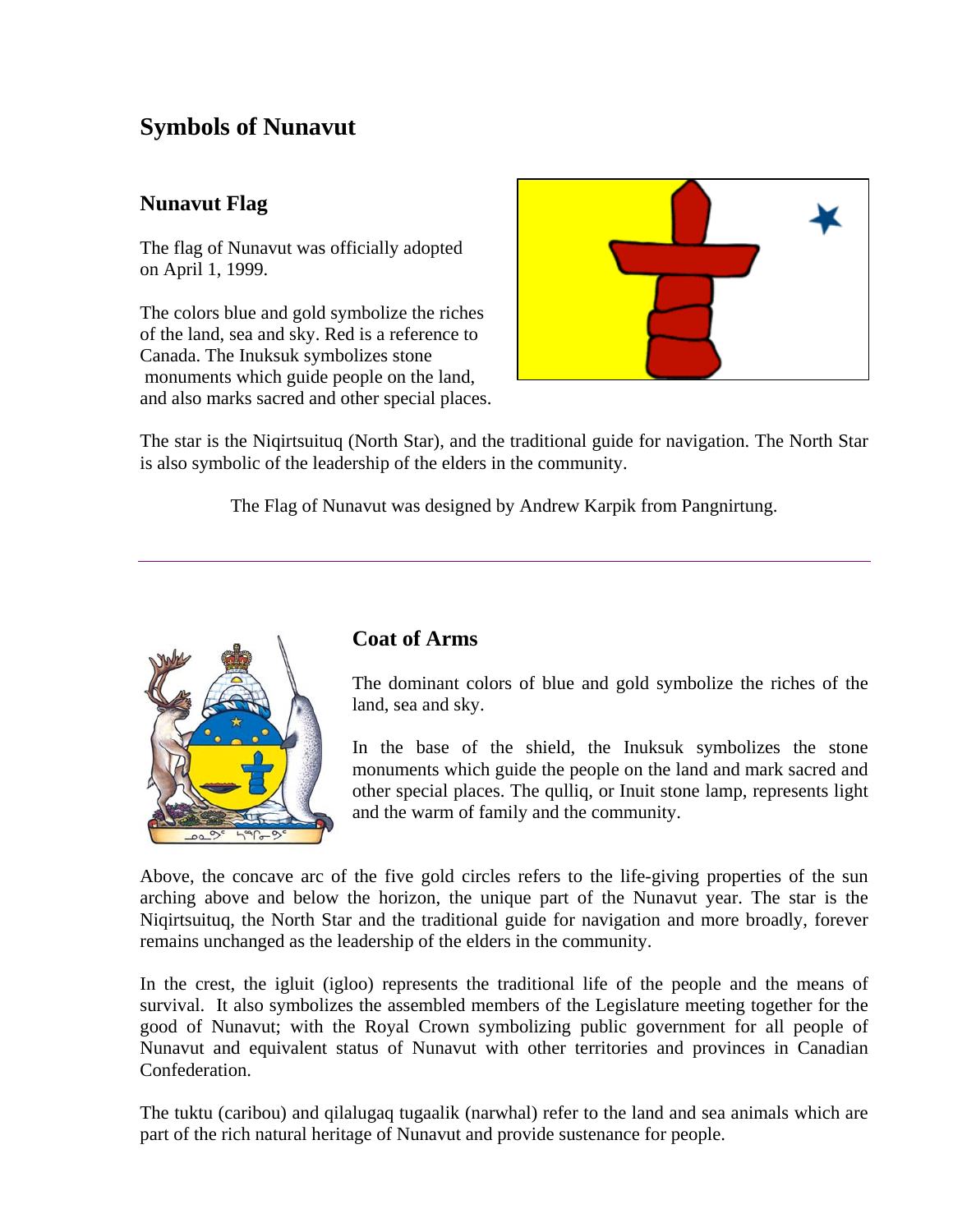The compartment at the base is composed of land and sea and features three important species of Arctic wild flowers.

The motto in Inuktitut – Nunavut Sanginivut means Nunavut, our strength.

The Coat of Arms was designed by Andrew Karpik from Pangnirtung.

*\*The Mace and the Coat of Arms of Nunavut are copyrighted symbols reserved for the official use of the Legislative Assembly of Nunavut, and may not be used without the express permission of the Clerk's Office.* 

### **The Mace of Nunavut**

The Mace of the Legislative Assembly of Nunavut was first unveiled to the public on March 30, 1999.

It was carried by the Sergeant-at-Arms to open the first sitting of the Legislative Assembly of Nunavut on April 1, 1999. at the beginning of each day's sitting of the Legislative Assembly, the Sergeant-at-Arms carries the Mace over his or her right shoulder, leading a procession of Pages, Clerks and the Speaker into the Chamber.



In the Chamber of the Legislative Assembly, the Mace rests in the hands of a man and woman carved in granite and labradorite. This represents the equal respect for both genders of the population. Following British Parliamentary traditions, there are upper and lower positions for the Mace. The upper is used when the Speaker of the House is presiding and the lower is for when the House takes a recess during the sitting day or convenes as the Committee of the Whole.

In the  $12<sup>th</sup>$  century, the mace was a weapon to protect English and French Kings. The Sergeantat-Arms was held responsible for protecting the king and used the mace as s weapon. Now, the mace symbolizes the authority of the Legislative Assembly.

The mace is made out of Narhwal tusk. The animals on the mace represents the connection between land, sea and a food source. The common loons cared from Nanisivik silver form a crown with a cross on top. The cross symbolizes the respect for the British Monarch. The carved people carrying the mace represent a family working together. The elder helps lead the way to the future. The man and woman represent gender equality. The big ball is blue lapis lazuli in the world. The gemstones around the crown were hand-cut by the artists. The clear stones are quartz, the purple stone is amethyst, the red is garnet, black quartz, green citrine, blue lapis, white marble. At the tip of the mace is a 2  $\frac{1}{4}$  carat diamond from the Jericho Diamond deposit in Western Nunavut.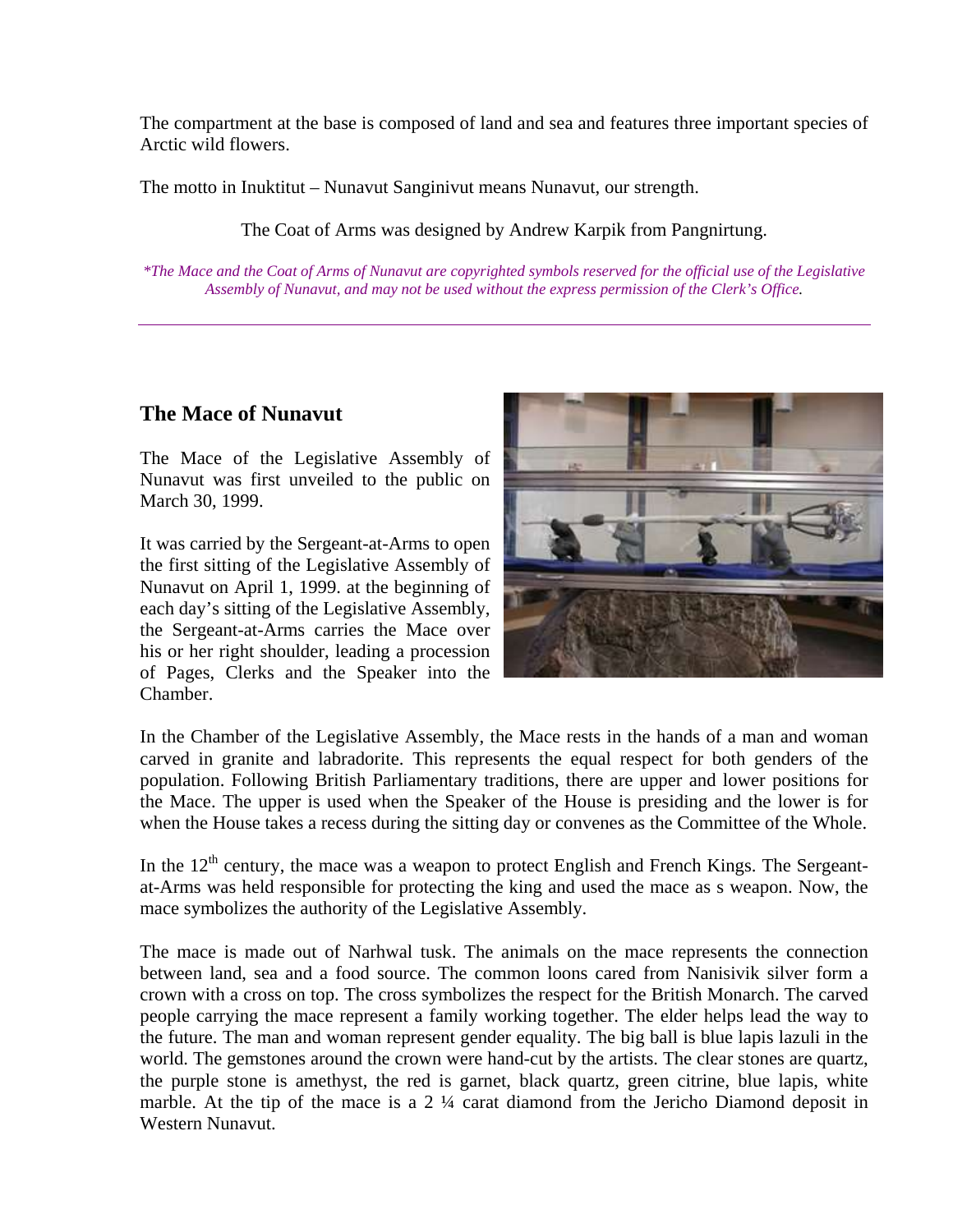All the materials on the mace come from Nunavut, as do the artists. The mace has traveled outside Iqaluit once to Rankin Inlet.

The artists are: Inuk Charlie – Cambridge Bay Paul Malliki – Repulse Bay The late Simata Pitsiulak – Kimmirut Mathew Nunqingaq – Iqaluit Mariano Aupilardjuk – Rankin Inlet Joseph Suqslaq – Gjoa Haven

*\*The Mace and the Coat of Arms of Nunavut are copyrighted symbols reserved for the official use of the Legislative Assembly of Nunavut, and may not be used without the express permission of the Clerk's Office.* 

### **The Official Animal of Nunavut**

#### **The Canadian Inuit Dog**

Nunavut has selected the Canadian Inuit Dog (Canis familiaris borealis) to be the official animal of the new territory. Called Qimmiq in Inuktitut, this dog is one fo the world's oldest pure breeds and, from archaeological evidence, is known to have been resident in the Arctic for at least 4000 years. This dog has been essential to the survival of the Inuit for generation, being the only draft animal for long-range travel and a willing and capable hunting companion.



The Canadian Inuit Dog is perfectly suited, through long adaptation, to survive in the hostile Arctic environment. They are thick-coated, robust animals of medium size 30-28kg.), with curly tails, upright ears and an overall appearance of strength and stamina. The breed is non-color specific with all known dog colors and shades being possible. The breed is free of genetic defects, thrives on a diet of protein and fat and is first and foremost a superb working animal.